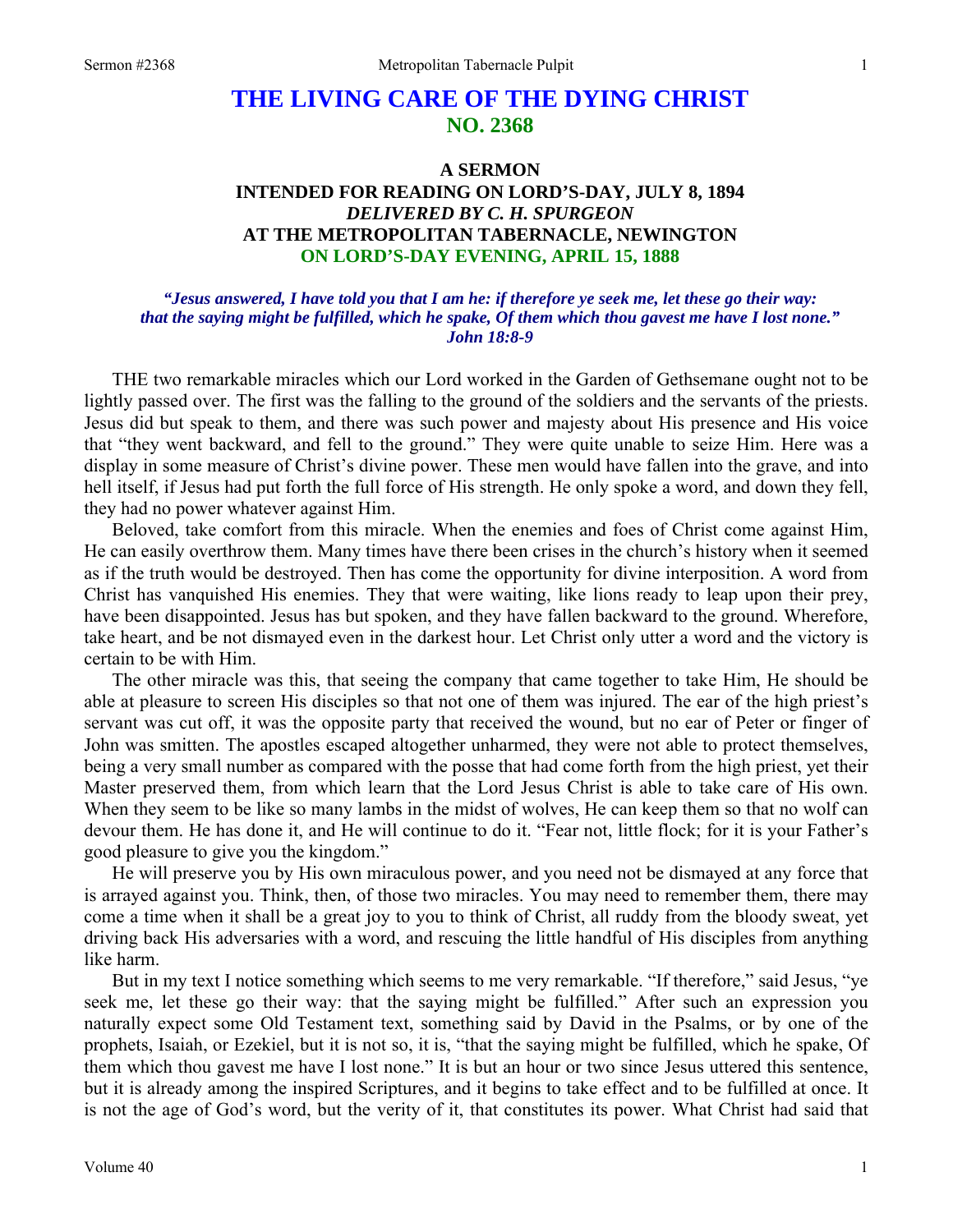very night in prayer was as true and as much the word of a King as that which God had spoken by His Spirit through holy men ages before.

Beloved, learn this lesson. The word of Christ is to be depended upon, you may hang your whole destiny upon it. What Christ has said is full of truth. He is Yea and Amen, and so are all His words, they stand fast forever and ever, like His own eternal Godhead. Wherefore, since this word of Christ, which had only just been spoken, must be fulfilled, believe that every word of His will be carried out to the utmost. Heaven and earth shall pass away, but not one word which was spoken by our Savior shall ever fail, it shall not fail even the least of you in your worst hour of peril.

I read this truth in the text with very great delight. We might have expected to find an Old Testament Scripture quoted here, but the New Testament Scripture is put upon the same level as the Old, and coming from the lips of Christ we are pleased to see it so soon fulfilled.

The soldiers and officers from the chief priests had come forth that night especially to arrest Christ. Peter, James, John, Bartholomew, Thomas, and the rest of the apostles, are all there, but Judas has come to betray, not the servants, but their Master, and they who are with the traitor have come to take, not the disciples, but their Lord. To me, there is something encouraging about this fact, although it is a dismal one. The fight of the great adversary is not so much against us as against our Master. Satan's emissaries are very furious sometimes with the faithful defenders of the truth, but their fury is not so much against them as against the truth and against the Christ who is the center of that truth.

In olden times, they hated Luther, and Calvin, and Zwingli, and the rest of the Reformers, but the main point of attack was the doctrine of justification by faith in the Lord Jesus Christ, and at this day the great fight is around the cross. Did Jesus die as His people's Substitute? That is the question, and there are some, I grieve to say it, to whom that text is applicable, "He that despised Moses' law died without mercy, under two or three witnesses, of how much sorer punishment, suppose you, shall he be thought worthy, who has trodden under foot the Son of God, and has counted the blood of the covenant, wherewith he was sanctified, an unholy thing, and has done despite unto the Spirit of grace?"

This is the chief aim of the enemy's assaults, to get rid of Christ, to get rid of the atonement, to get rid of His suffering in the room and place and stead of men. They say they can embrace the rest of the Gospel, but what "rest" is there? What is there left? A bloodless, Christless Gospel is fit neither for the land nor for the dunghill, it neither honors God nor converts the sons of men.

This is our consolation, that the attack is, after all, against the Master Himself. Our Lord Jesus Christ is still the great butt for the archer's arrows. Though His enemies do not always let His disciples go their way, yet they do seek *Him,* it is against Him that they rave most of all. As it is the quarrel of God's covenant, He will fight it out to the end, and so far as your part in the battle is concerned, as it is for His truth, His eternal power and Godhead, and His great sacrifice, you may safely go through with it, for he who fights for this cause shall surely have God with him.

Now let us come to our text, and try to learn some lessons from it. I notice here, first, *Christ's dying care for His disciples*. Then, next, I see that *His care extends to their bodies,* and thirdly, I observe that *His care offers Himself instead of them*. He thrusts Himself upon the edge of the adversaries' sword, and says, "If therefore ye seek me, let these go their way."

**I.** First, then, I call upon you to notice in our text CHRIST'S DYING CARE FOR HIS DISCIPLES. Let me correct what I have said, and put it, THE LIVING CARE OF THE DYING CHRIST, for you see He is occupied first of all with His disciples' safety.

The soldiers have come to seize Him, but He does not seek to escape. They bind Him, but He does not burst His bonds. They will take Him to prison, and to death, but He has not a word to say in His own defense, He utters no curse against His persecutors. His one thought is for His disciples, His ruling passion is strong in death, His love still masters Him.

This was the more wonderful because He was *in the first brunt of the danger.* He had been betrayed by Judas, and the high priest's servants were gathering about Him to capture Him, yet He was calm and quiet, and His one thought was concerning the eleven who were with Him. Usually, we become quieter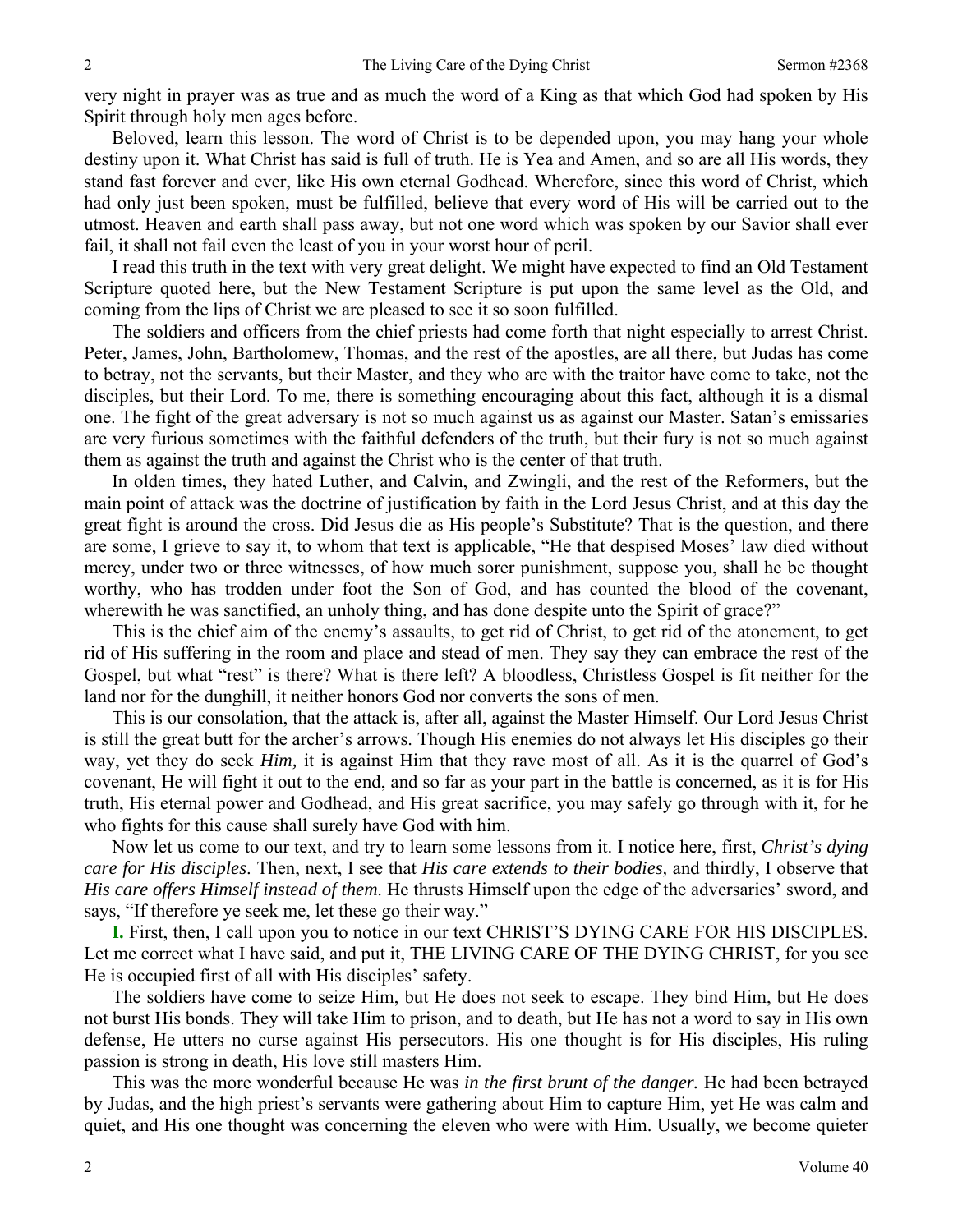when we get used to a trouble, it is in the first fluster of it that we are disconcerted, and thrown off

balance. I suppose it is so with you, I know it is so with me. We learn, after a little while, to look calmly around us, we gird up the loins of our mind, and we begin to think as we should think, but at first we are like birds driven out to sea by a rough wind, that have not learned yet to manage their wings in the gale.

It was not so with our Savior. In that first moment of attack He still thought of His disciples. Oh, the splendor of that love which could not be disturbed! Many waters could not quench it even at their first breaking out, nor could the floods drown it when they were swollen to their height! Beloved, Jesus never forgets you who are His own. Never does anything happen in this world or in heaven that leads Him to forget you. He has graven your names upon the palms of His hands, they are written upon His heart, so be it the first brunt of your battle or of His own, He still thinks of you, and cares for you.

But it is more remarkable still that Jesus thought of His disciples *in the faintness of His agony.* All crimson from the bloody sweat, He rose from under the olive trees, and came forward, and stood there in the torchlight before His persecutors, but the light that fell upon His brow revealed no care for anything but the safety of His followers. His whole soul had gone out to them. That crimson sweat meant a heart flowing out at every pore with love for those whom His Father had given Him, and whom He had so long preserved. I doubt not that He was faint with the dreadful agony. He must have been brought to the very lowest point of endurance by it, yet He still thought of His disciples.

Beloved, when you and I are sick and faint, other people do not expect us to think of them. We grow a little selfish when we are weak and ill, we want water to moisten our lips, we expect our friends to watch over us, and wipe the sweat from our brow. It was not so with our Master, He came, not to be ministered unto, but to minister, and He does so by saying to the rabble throng, "If therefore ye seek me, let these go their way."

And mark, dear friends that our Lord Jesus was not only in the brunt of danger, and in the faintness of His agony, but He was *in full prospect of a cruel death.* He knew all that was to be done to Him. When you and I have to suffer, we do not know what is before us, it is a happy circumstance that we do not. But Jesus knew that they would buffet Him, that they would blindfold Him, that they would spit in His face, that they would scourge Him, He knew that the crown of thorns would tear His temples, He knew that He would be led forth like a malefactor, bearing the gibbet on His shoulder. He knew that they would nail His feet and hands to the cruel cross, He knew that He would cry, "I thirst," He knew that His Father must forsake Him on account of the sin of man that would be laid upon Him.

He knew all that, these huge Atlantic billows of grief cast their spray in His face already, His lips were salt with the brine of His coming grief, but He did not think of that, His one thought was for His beloved, those whom His Father had given Him. Till He dies, He will keep His eye on His sheep, and He will grasp His Shepherd's crook with which to drive the foe from them. Oh, the all-absorbing, selfconsuming love of Christ! Verily, it was like coals of juniper, which have a most vehement flame.

Do you know that love, beloved? If so, let your hearts reciprocate it, loving Him in return with all the strength of your life, and all the wealth of your being. Even then you can never love Him as He has loved you.

I must add that it was all the more remarkable that Jesus should continue to think of His disciples at such a time when *He knew what they were.* They had been asleep, even while He was in the bloody sweat. Even the three whom He had chosen as His bodyguard, and stationed within a stone's cast of His terrible agony, had slept. Jesus knew also that the eleven would all forsake Him and flee, and that one of them would even deny Him, yet He thought of them.

O Lord, how can You think of such sinful creatures as we are? I feel glad that these apostles were not perfect. We must not rejoice in anything that is evil, but still it is some comfort to me that though they were such poor creatures as they were, Jesus cared for them, for now I can believe that He loves me. Though I sleep when I ought to wake and watch with Him, yet He loves me. Although, under the brunt of a strong temptation, I may flee, still He loves me, ay, and even if I should deny Him, yet I can understand that, as He loved Peter, He may still love me.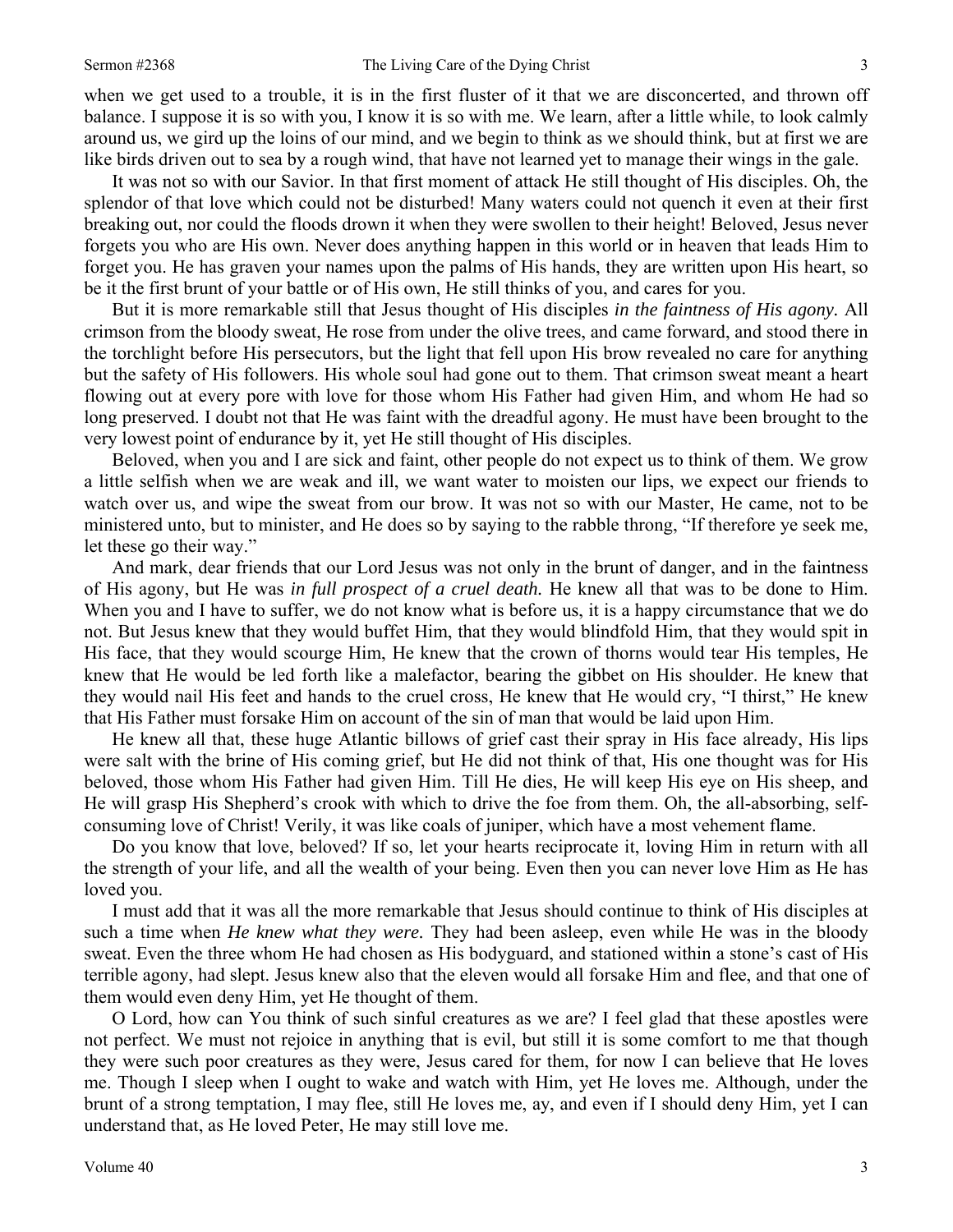O faulty saints, you who do love Him, and yet often fail Him, you who do trust Him, and yet are oftentimes dismayed, gather strength, I pray you, from this wonderful love of Jesus! Is not the love of Christ a mass of miracles, all wonders packed together? It is not a subject for surprise that He should love, but that He should love such worms as we are, that He should love us when we were dead in trespasses and sins, that He should love us into life, should love us despite our faults, should love us to perfection, and should love us till He brings us to share His glory. Rejoice, then, in this wondrous care of Christ—the dying Christ with a living care for His disciples.

**II.** But now, secondly, HIS CARE EXTENDS TO THEIR BODIES.

I will not be long upon this point, but I want you to note some of the sweetness there is in it. When I was reading to you just now, you must have noticed that our Lord said, "Those that thou gavest me I have kept, and none of them is lost." Surely He meant that He kept them from wandering into sin, did He not? Did He not mean that He kept them unto eternal salvation? Undoubtedly He did, but the greater includes the less.

He who keeps a man, keeps the whole man, spirit, soul, and body. So our Lord Jesus here interprets His own prayer, which dealt with the souls of His people. He mainly interprets it as to their bodies, for He bade those who came to seize Him to let His disciples go, saying, "If therefore ye seek me, let these go their way."

You say to me, "That is a small interpretation of a great utterance." I know it is, and that is the comfort of it, that if there be small meanings to the promises, you may quote them, and pray for them, as well as believe in and pray for the greater and immeasurable meaning of the promises. I like to believe that He who loves me as an immortal spirit, loves me as a mortal man. He who loves me as I shall be before His throne in glory, loved me as I was when I hung upon my mother's breast, and loves me as I now am, with many a weakness and infirmity clinging to me. He, who takes care of the soul, takes care of the body too.

Notice that *this care of our Lord was effectual.* Is it not singular that none of those soldiers and servants of the high priest touched one of the eleven? Is it not remarkable that Malchus, having lost his right ear, did not feel it his duty to thrust at Peter? But the Savior interposes, and just touches the wounded ear, and it is healed, and Peter is suffered to go. That act of Peter was enough to bring on a battle royal all round, and we know that the whole eleven had only two swords between them. They could have made only a very feeble stand against a band of armed men, yet not one of them was injured. How well does Jesus protect His own!

What is more remarkable, the apostles were not harmed at the time of Christ's death. It would not at all have surprised me if the mob that cried, "Crucify him, crucify him," had also said, "Here are some of His disciples, let us put them also to death, let us increase the agonies of the dying Nazarene by the slaughter of His disciples before His eyes." Yet not a dog moved his tongue against them. And when it was reported that Christ had risen from the dead, why did not His enemies pounce upon Mary Magdalene, and the rest of the women?

Forty days was Jesus on the earth, and I do not find that in all that time there was any hindrance to the coming or going anywhere of any one of His disciples. After the Holy Spirit had been poured out, there came a time of persecution, but until then it was not in the Savior's mind that the Jews should touch one of His disciples, and they could not do it.

The devil cannot go any farther than his chain permits, and the worst enemies of Christ can do no more than Christ allows. What an effectual care was this of the Master, which held the broad shield of His divine protection not only over the eleven, but also over all the rest of the faithful! He was at His lowest when they took Him, and bound Him, and led Him away, but even then, with His sovereign word, He protected His people from all harm, as to their bodies as well as their souls.

Notice also that *it was needful that they should have special protection.* Jesus meant them all to remain alive to see Him after His death, that they might be witnesses of His resurrection. They were a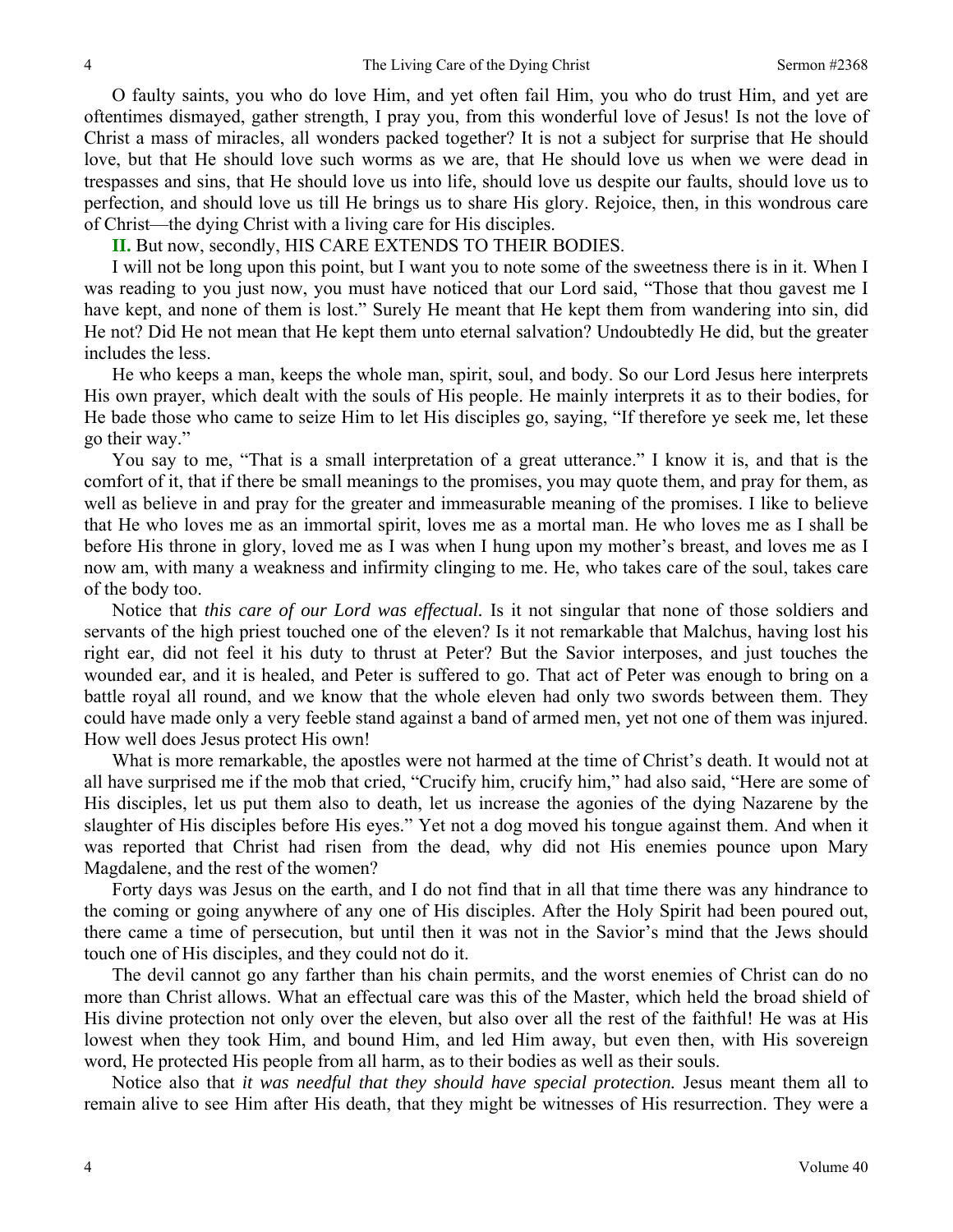little handful of seed corn, and He would not have one grain wasted, because it was by that precious wheat that His church was to be fed, and the world was to be sown with spiritual life.

Besides, they were not ready yet to bear persecution. Afterwards they bore it manfully, joyfully, but just now they were poor feeble children, until the Spirit of God was poured out.

Brethren, the Lord Jesus Christ can shelter us from sickness, and from every kind of bodily affliction, until we are fit to bear it, and He can also preserve us from death till our work is done. It is a good saying, though it is not a Scriptural one, "We are immortal till our work is done." If God has given you anything to do, get you to the doing of it, the time is short, but dream not that you shall be cut off too soon. You have a work for your time, and you shall have time for your work. Believe it, and you may go between the jaws of behemoth without a fear, while God has work for you to accomplish for Him, wherefore, be not afraid, for Jesus says, "Let these go their way."

Once more, *the care which the Lord took of His people was much better than their own care.* See, Peter is going to take care of his Master, and he makes a poor mess of it, but when his Master took care of him that was a very different affair. Peter is going to fight for his brethren, out comes the sword, off goes the ear of Malchus, and Peter probably regretted that he had not cut off his head. But what good did Peter do? He only increased the danger they were in, and made the men feel the more furious against them. But Christ's word was ample, here was sufficient defense for all the apostles, "Let these go their way," and go their way they did.

Brothers and sisters, we should do a deal better in many things if we did not do anything at all. There is many a man who is drowning, and makes his drowning sure by his struggling. I am told that, if he could but lie still on his back, he would float, and I believe that, in many a trouble, we make the trouble ten times worse by our kicking and plunging. "O rest in the Lord, and wait patiently for him." Especially do so if it is a matter of scandal.

If anybody speaks evil of you, do not answer him. I have had a great deal of experience of this kind—perhaps as much as anybody—and I have always found that, if I got a spot of mud anywhere on my coat, and I proceeded to brush it off, it was much worse than before. Let it alone till it is dry, then it will come off easily. Perhaps even then you had better leave somebody else to do your clothes-brushing and your boot-cleaning, you cannot do it nearly so well yourself as somebody else can do it for you. I say again, we should do better often if we did nothing. These eleven apostles did best when Peter had put up that ugly old sword of his, and left off fighting, and at His Master's word went away safe and sound from the armed men who had arrested His Lord.

Beloved, you are all right if you are in Jesus Christ's hands, right for your body, right for your estate, right for your character, right for little things as well as for great, if you just leave all in those dear hands that never fail, because they act for the dear heart that never ceases to beat with infinite affection towards all those whom the Father has given to Him.

**III.** I have continued longer than I intended, so I am coming now to the third and last point, which is this, CHRIST'S CARE LED HIM TO OFFER HIMSELF INSTEAD OF HIS PEOPLE.

Jesus said, "If therefore ye seek me, let these go their way." This was as much as to say, *"You cannot hurt both Myself and My people."* This is a great truth, though I put it very simply to you. When the judgments of God are abroad, it is not possible that they should fall on both Christ and His people. Was Jesus Christ the Substitute for His people? Grant that, then, if the punishment of sin fell on Christ, it cannot fall on those for whom Christ died. It is not according to natural justice, much less divine justice, first that the Substitute should suffer, and then the person for whom He stood as Substitute should also suffer. That cannot be. Why have a Substitute at all, unless that Substitute by His suffering clears those for whom He was substituted?

I will give you a very simple illustration, you will find it in the Book of Deuteronomy. There is the old divine ordinance that, when a man found a bird's nest, and there were young birds in the nest, if he took the young, he must let the mother bird go free, he must not take both, that was contrary to the divine law. So, Christ may die, or His people may die, but not both of them. Justice will not have it that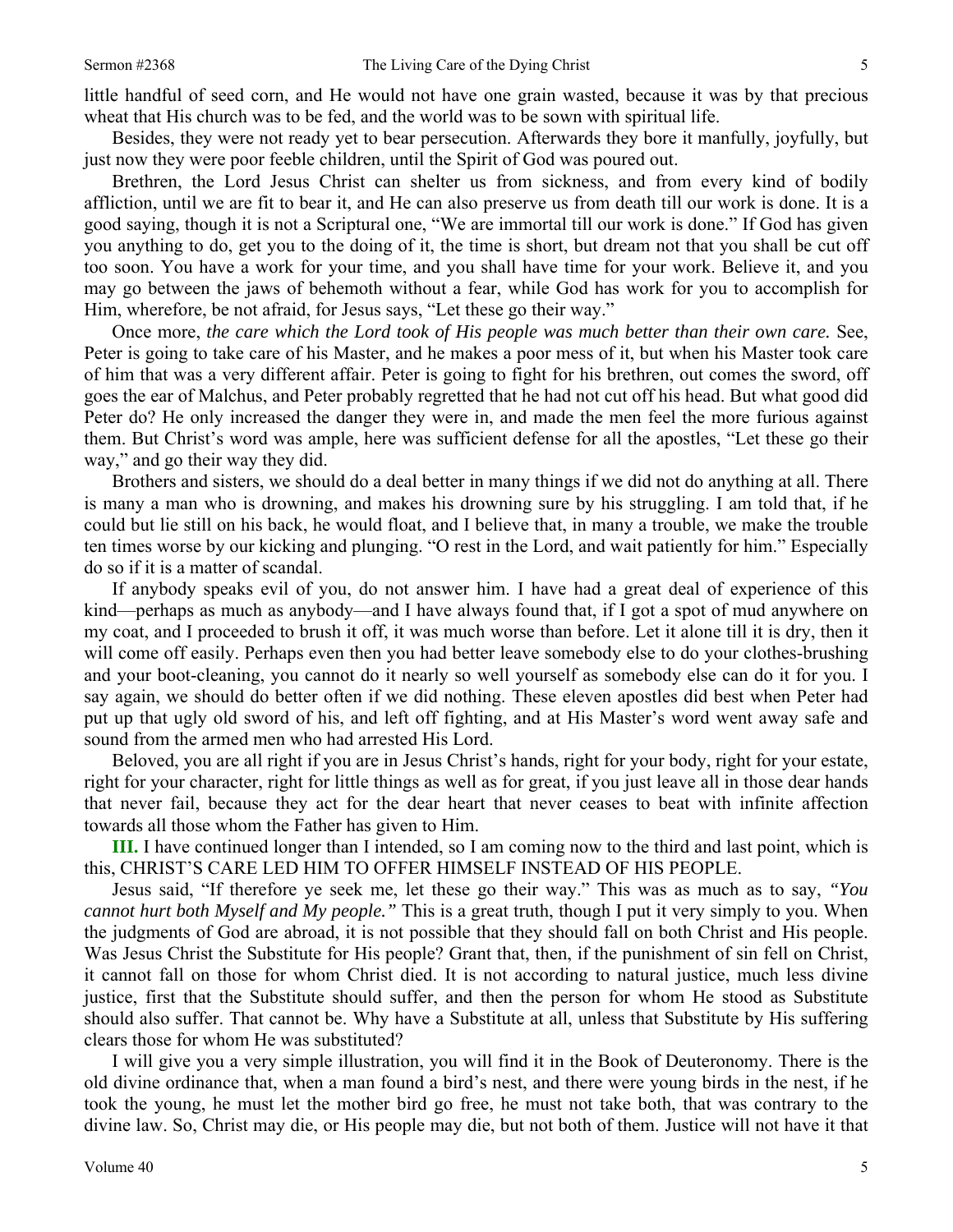they shall both suffer, and the Lord Jesus Christ gives a tongue to that great law when He says, "If ye seek me, here I am, but let these go their way, for you cannot take us both." That were contrary to the sacred law, and to the divine equity which lies at the bottom of everything that is true. Did Christ, my Ransom, die for me? Then I shall not die. Did He pay my debt? Then it is paid, and I shall not be called upon to pay it.

> *"If Thou hast my discharge procured, And freely in my room endured The whole of wrath divine; Payment God cannot twice demand, First at my bleeding Surety's hand, And then again at mine."*

Did Jesus suffer in my stead without the city gate? Then, turn you, my soul, unto your rest, since He died for you. Justice could not claim both the Surety and those for whom He stood as Substitute, but beloved, *it was the Master who died.* They did seek Him, they did take Him, they did crucify Him, He did bear it all as His people's Substitute. "The Lord hath laid on him the iniquity of us all." Do not be deceived about this matter, but grip it as a fact most sure that the Lord Jesus Christ did bear His people's sins in His own body on the tree. "The chastisement of our peace was upon him; and with his stripes we are healed." Men and brethren, I am not making this up, and telling you words of my own. These are the precious truths of Holy Writ, divinely inspired. Oh, that all would believe them!

Christ has suffered in the stead of His people. What then? As I have said to you before, both cannot suffer, therefore, as Jesus suffered, *you who are His people are clear.* Perhaps you will go down to the grave, unless the Lord should speedily come, we shall die, but since Jesus died, death cannot hold us. The resurrection trumpet will ring out its silver note, and this will be the message to the dull cold ear of death, "Since I died, let these go their way," and every sepulcher shall open wide, the caverns of death shall no longer enclose the bodies of the saints, but from beds of dust and silent clay, the whole of Christ's redeemed shall rise. Because He lives, they shall live also.

Death sought Him, and therefore death must let these who belong to Him go their way, and as for justice, there comes the dread tremendous day, the day for which all other days were made, the day of judgment, and of condemnation of ungodly men. Shall I stand shivering before that eternal judgement seat? Nay, not so. Shall I feel the earth quake beneath me, and see heaven splitting above me, and the stars falling like withered leaves in autumn? Doubtless it will be so. Will the avenging angel come, with his dread sword of fire, and sweep us poor sinful ones away? He will, unless we are in Christ, but if we are among the blood-redeemed ones, he must stay his fiery vengeance, for there shall come a voice from the risen and reigning Savior, "Thou hast smitten me, therefore let these go their way," and because He died for us, we shall go our way.

Which way? Up yonder shining staircase, made of light, up where the angels come and go, we shall make our way, like children who run upstairs at home, up into the world of light, and to the home of glory, where our Savior's face is the sun, and His presence makes heaven. Yes, and this shall be our permit for ascending there, Jesus has loved us, and has died to redeem us from our sins.

With this I close, dear hearers. When I come into this pulpit, and especially during the last two or three Sunday nights, when I have felt my head swim at the sight of you, I seem like one standing on a high cliff, half afraid to remain there, and I think to myself, "Shall I long preach to these people?" Well, well, whether I do or do not, I would press home this question upon your consciences, as I shall meet you in that great day, *have you a share in Jesus Christ's love and care?* Did He bear your sins in His own body on the tree? Do you believe in Him? That is, do you trust Him? Have you put your soul into His hands, that He may save it? If so, you are justified by Him, you are saved in Him.

Say, dear friend, next, do you obey Him? Is He your Master and Lord? Is His will the supreme law of your life? Or do you wish it to be so, and pray to make it so? Then again you may go your way, for Christ has stood in your stead. Do you suffer with Him? Are you willing to suffer for Him? There are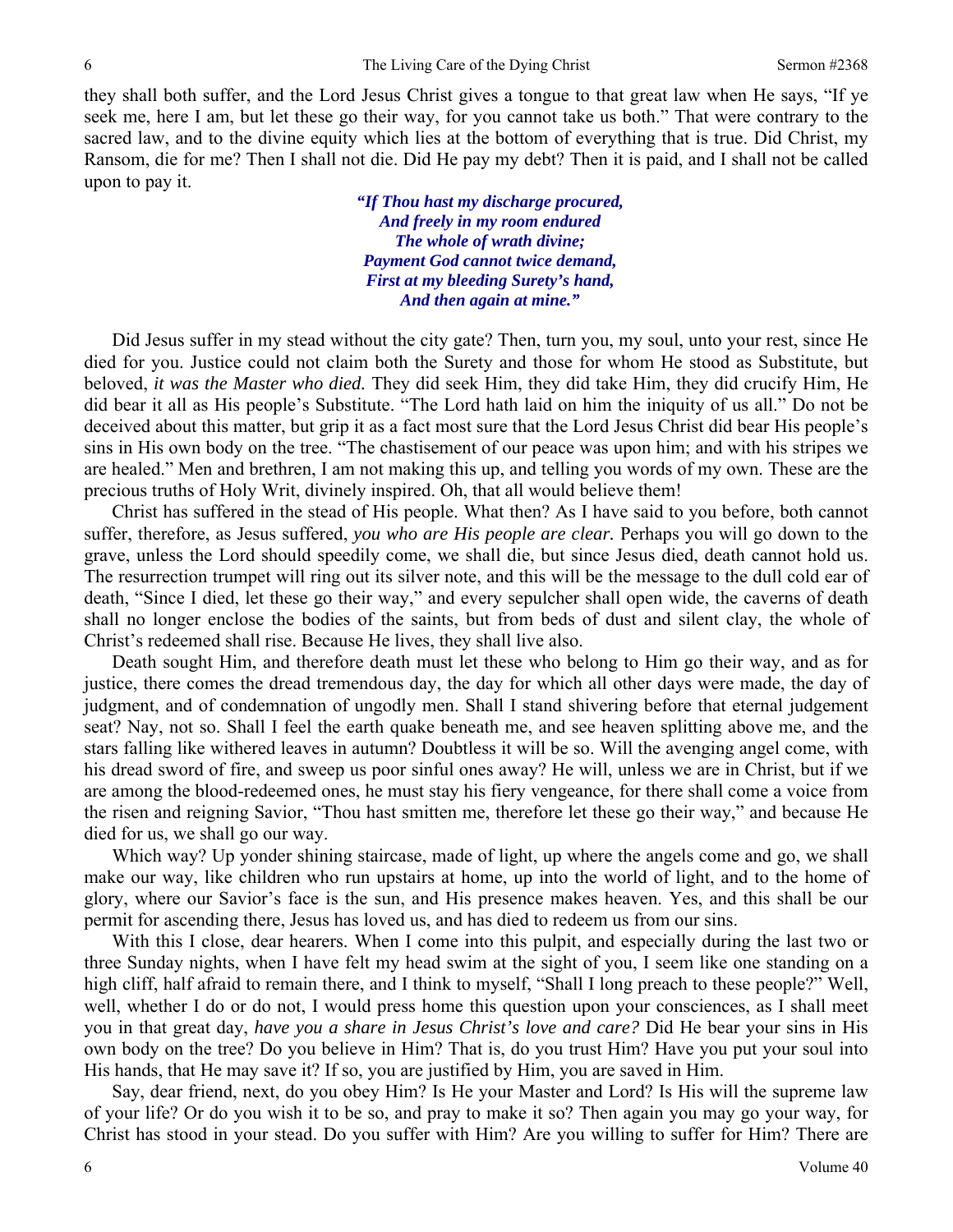some who will go with Christ if He will put on His silver slippers, His purple mantle, and His jeweled crown. How good they are! How bravely will they say, "I am a Christian," when everybody will throw primroses in their path!

Ay, but when people sneer, and call you an old Puritan, a Methodist, a Presbyterian, or some other pretty name, and when those who preach to you are much abused, and ill things are said of them, can you take the side of a despised Christ? Can you stand at His cross? Can you own Him when the blood is dripping from His wounds, when everybody thrusts out their tongue at Him, and has ill words for the Crucified One? Can you say, "I love Him still"?

Remember the good Scotch woman, when Claverhouse had murdered her godly husband. "Ah!" he said, "what do you think of your bonny husband now?" and she answered, "I always thought my man was very beautiful, but I never saw him look as he does now that he has died for his Master." Can you say the same of Christ? He was ever precious to me, I love Him in every shape and form, but when I see Him put on His crimson robe, and bleed at every pore for me, when the rubies are in His hands, and on His feet, and I see Him still despised and rejected of men, I love Him more than ever, and I love His cross, and take it up, I love His shame, and His reproach, and count it "greater riches than the treasures in Egypt."

If it be so with you, if you are with Him in His shame, I will warrant that you shall be with Him in His glory. I count it to be a low position to be only with a reigning Christ on earth, and to go with Him only in fair weather. Oh, but this is the pledge and proof of love, if you are with Him when the snowflakes blow into your face, and the storm comes hurtling against you, and yet you can follow bravely where He leads the way! God make you such followers of the Crucified! May your feet know what it is to be pricked with thorns, or your head will never know what it is to feel the weight of the glory diadem! May you be willing to be despised and rejected, for if not, you have thrown away your crown!

God bless you, dear friends, and blessed be His name for helping me again to speak to you tonight! Amen.

### **EXPOSITION BY C. H. SPURGEON**

#### *JOHN 17:1-12 AND 18:1-14*

## **John Chapter 17. Verse 1.** *These words spake Jesus, and lifted up his eyes to heaven, and said, Father, the hour is come;*

This is in a very special sense our Lord's prayer. What a word that is from the lips of Jesus, "Father"! This was the night of His deepest sorrow and His heaviest woe, but He begins His prayer with this tender expression, "Father, the hour is come," the hour of darkness, the hour of His passion and death, had now arrived.

**1.** *Glorify thy Son, that thy Son also may glorify thee:* 

Did Jesus look upon His suffering as His glory? He does not merely pray, "Sustain thy Son," but "Glorify thy Son." In truth, our Lord's lowest stoop was His highest glory. He was never more resplendent than when He hung upon the cross, that was His true spiritual throne, so He prayed, "Glorify thy Son"—"Enable him to bear the agony, and to pass through it to glory."

"That thy Son also may glorify thee." The death of Christ was a great glorifying of God. We see His love and His justice rendered more glorious in the death of Christ than they would have been by any other method.

**2.** *As thou hast given him power over all flesh, that he should give eternal life to as many as thou hast given him.* 

In this verse you get the doctrines of general and particular redemption blended. By His death, Christ obtained power over all flesh, His death had some relation to every man, but the special objective of it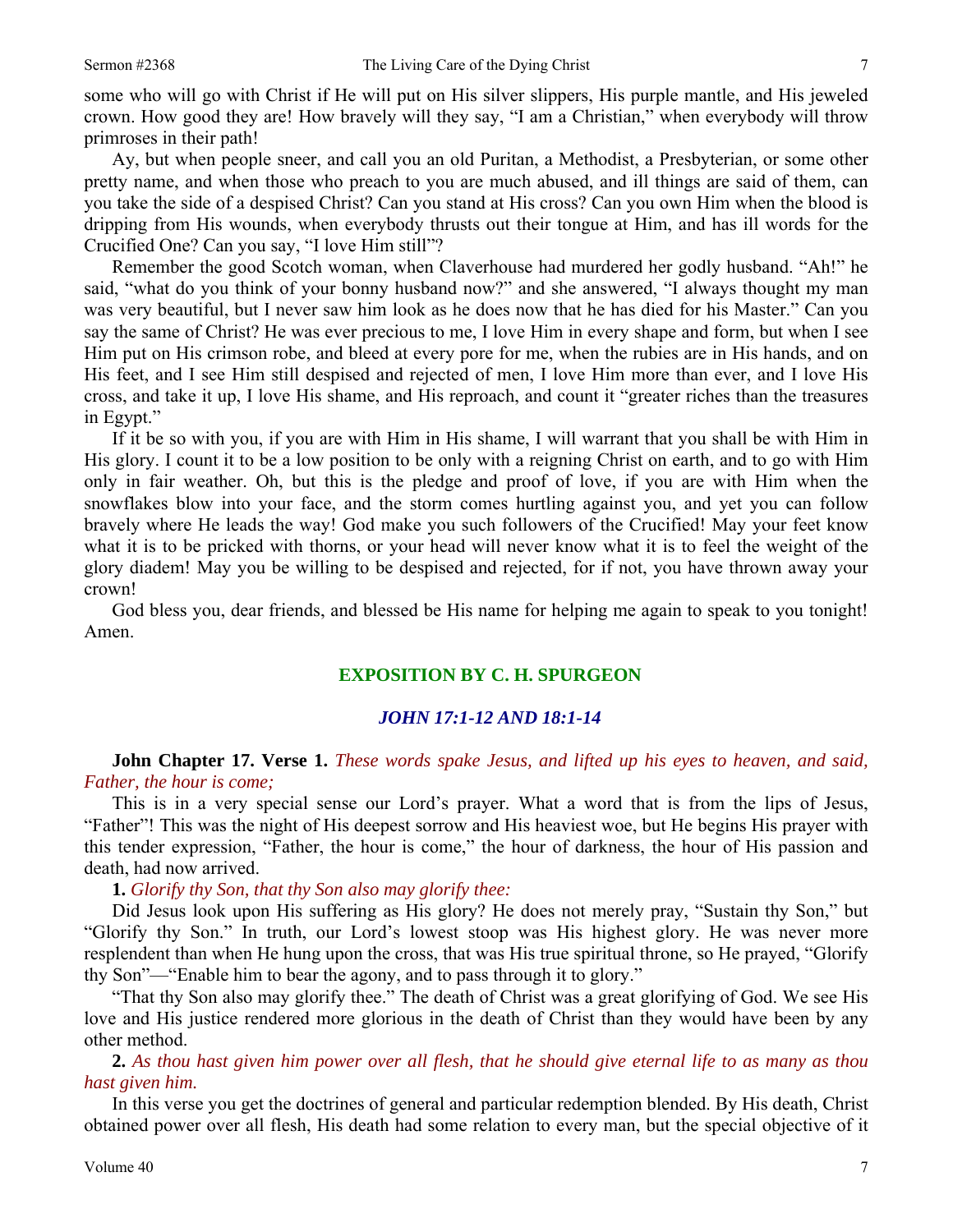was the salvation of the elect. The purpose of the shower is to water one particular field, but the rain falls everywhere, so plenteous is the bounty of God. The objective of Christ's atonement is to purchase eternal life for those who were given to Him by His Father, but He has also obtained power over all flesh.

**3.** *And this is life eternal, that they might know thee, the only true God, and Jesus Christ, whom thou hast sent.* 

To know God, is eternal life. If you know God, if you know Jesus Christ whom He has sent, you are spiritually quickened. That knowledge has brought to you, nay, it is, in itself, the new life: "This is life eternal"—not life for a few years, but life eternal. Mark the final perseverance of the saints, how they shall hold on and hold out forever.

**4.** *I have glorified thee on the earth: I have finished the work which thou gave me to do.* 

Jesus regards His work as already done, although He had yet to die, to pay the ransom price for His people, yet, by a leap of holy faith He says, "I have finished the work which thou gave me to do."

**5.** *And now, O Father, glorify thou me with thine own self with the glory which I had with thee before the world was.* 

Jesus had laid aside His glory for our sakes, now He asks that, His work being regarded as done, His glory may be given to Him again.

**6.** *I have manifested thy name unto the men which thou gavest me out of the world: thine they were, and thou gavest them me; and they have kept thy word.* 

God's people belong to Him, He gives them to His Son, Christ gives them His word, and they keep it, "They have kept thy word." Do we keep God's word? Do we hold to it? Do we make it the guide of our whole life? Do we seek to obey it? This is the token of God's chosen people.

**7-12.** *Now they have known that all things whatsoever thou hast given me are of thee. For I have given unto them the words which thou gavest me; and they have received them, and have known surely that I came out from thee, and they have believed that thou didst send me. I pray for them: I pray not for the world, but for them which thou hast given me; for they are thine. And all mine are thine, and thine are mine; and I am glorified in them. And now I am no more in the world, but these are in the world, and I come to thee. Holy Father, keep through thine own name those whom thou hast given me, that they may be one, as we are. While I was with them in the world, I kept them in thy name: those that thou gavest me I have kept, and none of them is lost, but the son of perdition; that the scripture might be fulfilled.* 

Christ always has kept His people, He still keeps His people, and He will keep His people forever. The sheep shall be delivered into the hand of the Father in full number, there shall not be one of them missing in that day when they shall pass under the rod of the great Shepherd.

We cannot read all this prayer of our Lord tonight, we must now go, in the language of the next chapter, with the Master into the garden of His grief.

**John Chapter 18. Verse 1**. *When Jesus had spoken these words, he went forth with his disciples over the brook Cedron,—* 

A dark, foul brook, through which flowed the blood and refuse from the temple. King David crossed that brook one night in bitter sorrow, and now the Savior crossed it when it was near to midnight, "He went forth with his disciples over the brook Cedron."

**1-2.** *Where was a garden, into the which he entered, and his disciples. And Judas also, which betrayed him, knew the place: for Jesus ofttimes resorted thither with his disciples.* 

Our Lord went there to pray, and Judas knew that this was His custom. Are we such men of prayer that others know where we pray? Have you some familiar place where you go to meet your Lord? I am afraid that many know where we trade, and many know where we preach, but perhaps, few know where